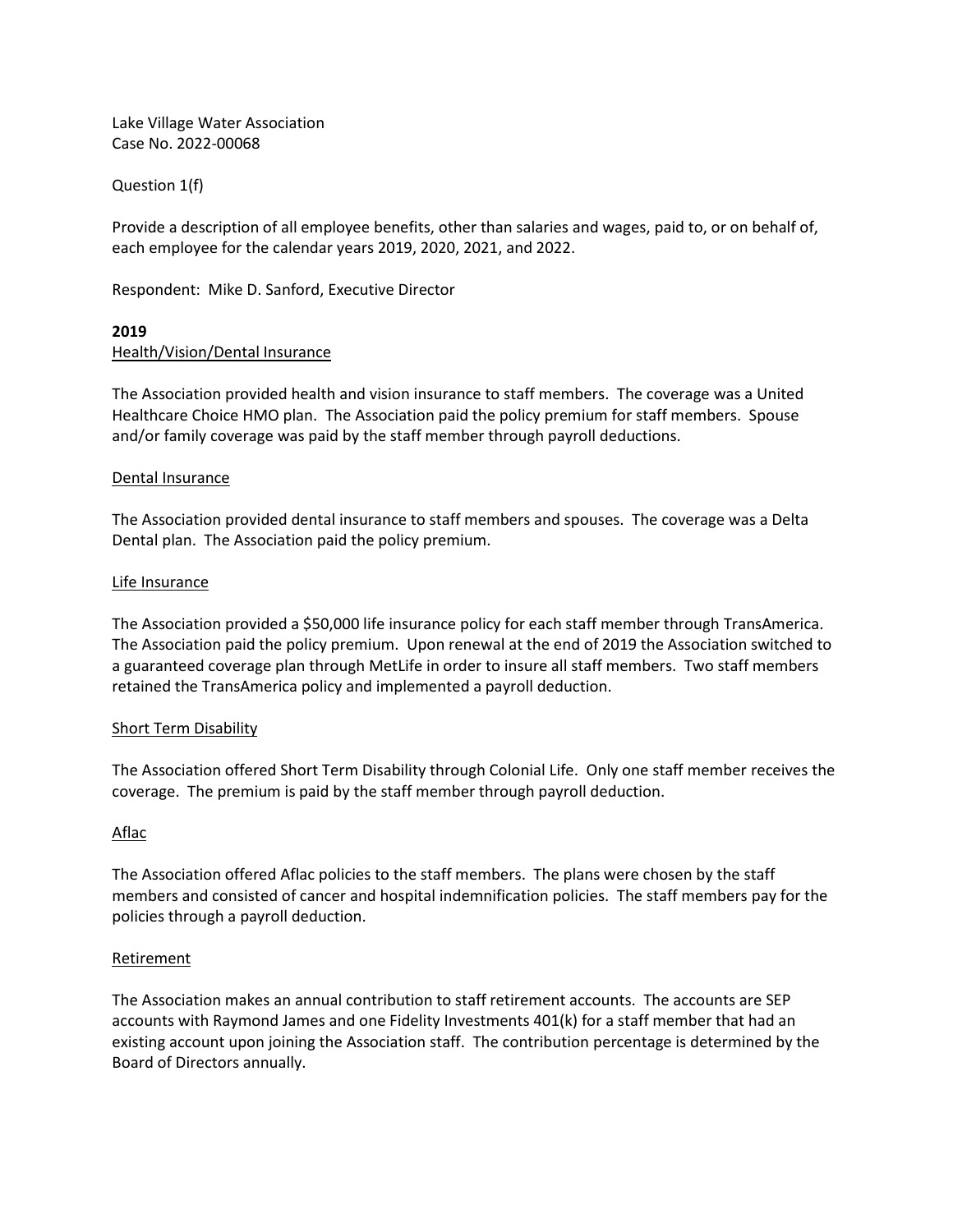# **2020** Health/Vision/Dental Insurance

The Association provided health, vision and dental insurance to staff members through a single plan. The coverage was an Anthem plan. The Association paid the policy premium for staff members. Spouse and/or family coverage was paid by the staff member through payroll deductions.

# Life Insurance

The Association provided a \$50,000 life insurance policy for each staff member through MetLife. The Association paid the policy premium. Two staff members retained the former TransAmerica policy and pay for the plan through a payroll deduction.

# Short Term Disability

The Association offered Short Term Disability through Colonial Life. Only one staff member receives the coverage. The premium is paid by the staff member through payroll deduction.

# Aflac

The Association offered Aflac policies to the staff members. The plans were chosen by the staff members and consisted of cancer and hospital indemnification policies. The staff members pay for the policies through a payroll deduction.

### Retirement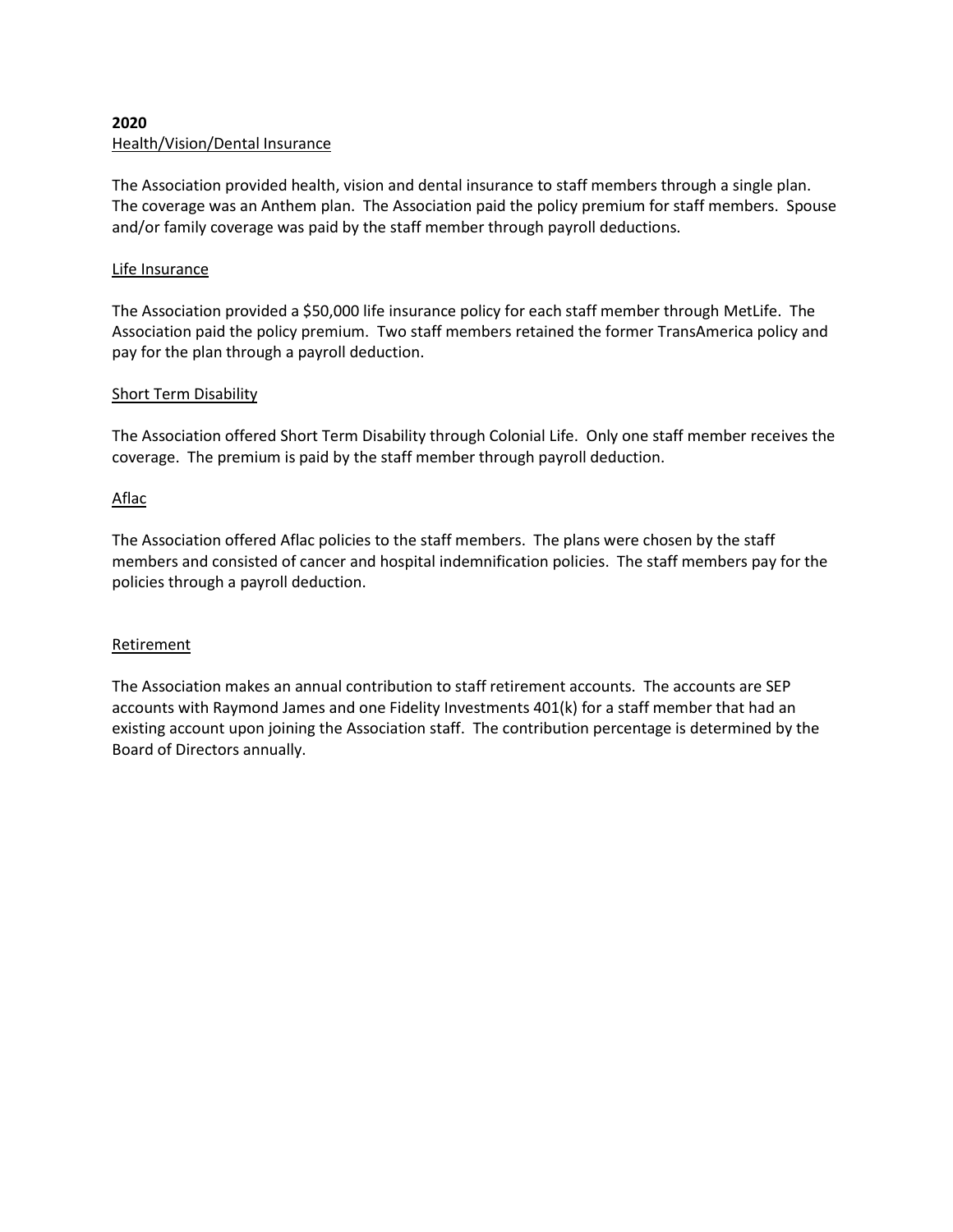# **2021** Health/Vision/Dental Insurance

The Association provided health, vision and dental insurance to staff members through a single plan. The coverage was an Anthem Chamber Advantage plan. The Association paid the policy premium for staff members. Spouse and/or family coverage was paid by the staff member through payroll deductions.

# Life Insurance

The Association provided a \$50,000 life insurance policy for each staff member through MetLife. The Association paid the policy premium. Two staff members retained the former TransAmerica policy and pay for the plan through a payroll deduction.

# Short Term Disability

The Association offered Short Term Disability through Colonial Life. Only one staff member receives the coverage. The premium is paid by the staff member through payroll deduction.

# Aflac

The Association offered Aflac policies to the staff members. The plans were chosen by the staff members and consisted of cancer and hospital indemnification policies. The staff members pay for the policies through a payroll deduction.

### Retirement